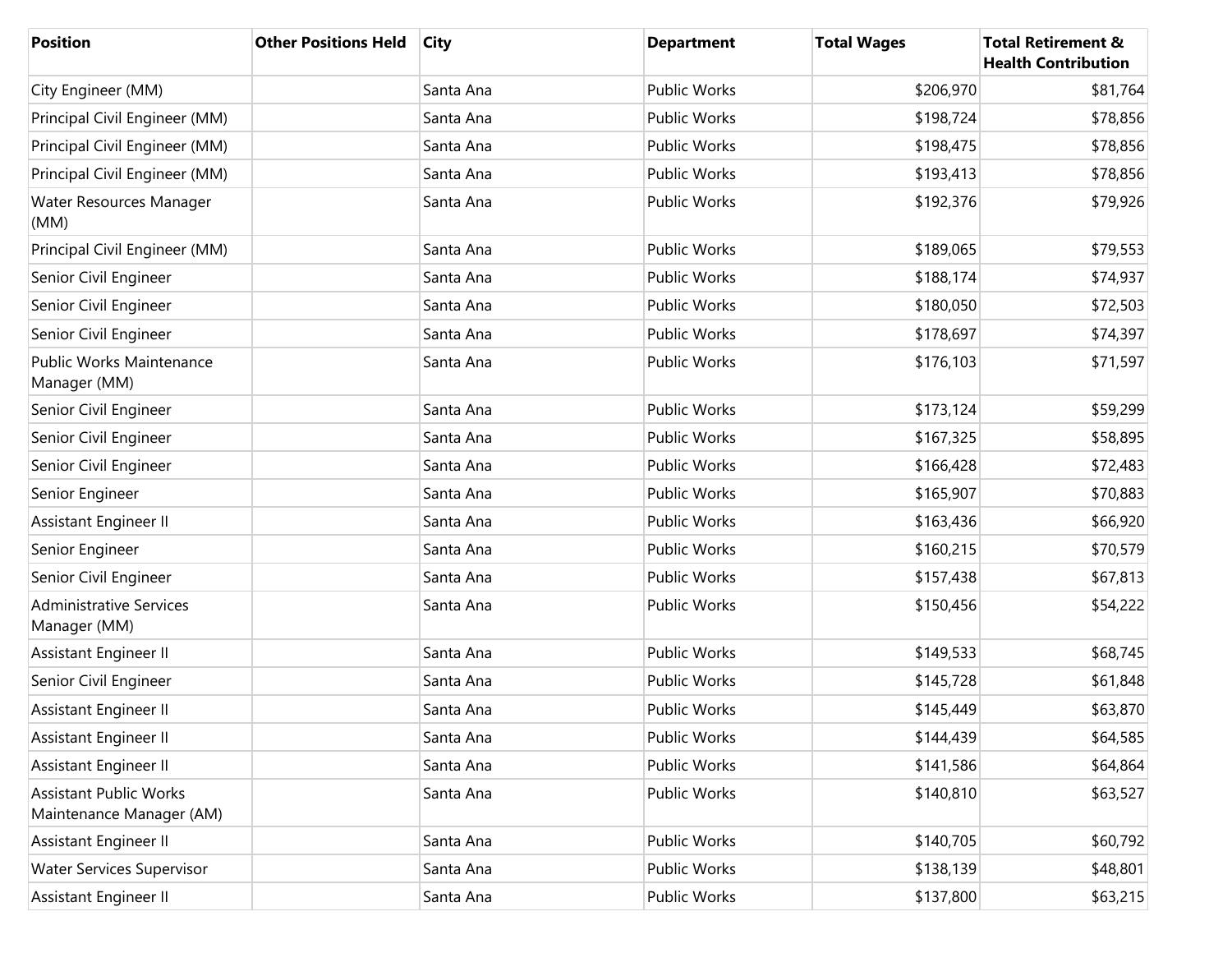| Assistant Engineer II                           | Santa Ana | Public Works        | \$136,226 | \$62,731 |
|-------------------------------------------------|-----------|---------------------|-----------|----------|
| Instrument Technician                           | Santa Ana | Public Works        | \$133,451 | \$47,496 |
| Assistant Engineer II                           | Santa Ana | Public Works        | \$133,267 | \$61,749 |
| <b>Assistant Traffic Operations</b><br>Engineer | Santa Ana | <b>Public Works</b> | \$132,438 | \$60,510 |
| Assistant Engineer II                           | Santa Ana | <b>Public Works</b> | \$131,751 | \$61,361 |
| Assistant Engineer II                           | Santa Ana | <b>Public Works</b> | \$131,539 | \$48,696 |
| Senior Water Services<br>Supervisor             | Santa Ana | Public Works        | \$129,556 | \$48,651 |
| <b>Water Services Supervisor</b>                | Santa Ana | <b>Public Works</b> | \$128,055 | \$52,766 |
| Construction Inspector I                        | Santa Ana | Public Works        | \$128,011 | \$49,841 |
| Projects Manager                                | Santa Ana | Public Works        | \$123,943 | \$52,645 |
| <b>Water Services Quality</b><br>Supervisor     | Santa Ana | <b>Public Works</b> | \$123,501 | \$29,029 |
| Assistant Engineer II                           | Santa Ana | <b>Public Works</b> | \$123,282 | \$57,828 |
| <b>Water Services Supervisor</b>                | Santa Ana | Public Works        | \$118,517 | \$32,843 |
| Associate Park and Landscape<br>Planner         | Santa Ana | Public Works        | \$117,965 | \$57,644 |
| Executive Dir Public Works (EM)                 | Santa Ana | <b>Public Works</b> | \$117,925 | \$29,653 |
| <b>Active Transportation</b><br>Coordinator     | Santa Ana | Public Works        | \$115,891 | \$54,596 |
| Assistant Engineer II                           | Santa Ana | Public Works        | \$115,049 | \$45,640 |
| Assistant Engineer II                           | Santa Ana | Public Works        | \$113,647 | \$53,318 |
| <b>Street Painter</b>                           | Santa Ana | Public Works        | \$113,592 | \$35,156 |
| Construction Inspector I                        | Santa Ana | Public Works        | \$112,774 | \$37,086 |
| Equipment Operator - Water<br>Services          | Santa Ana | Public Works        | \$112,087 | \$40,383 |
| Water Systems Operator III                      | Santa Ana | Public Works        | \$111,505 | \$47,175 |
| Water Systems Operator II                       | Santa Ana | Public Works        | \$111,022 | \$43,428 |
| Construction Inspector I                        | Santa Ana | Public Works        | \$110,921 | \$47,983 |
| Construction Inspector I                        | Santa Ana | Public Works        | \$110,559 | \$45,620 |
| Water Services Utility Inspector                | Santa Ana | Public Works        | \$108,029 | \$48,460 |
| Survey Party Chief                              | Santa Ana | Public Works        | \$107,934 | \$49,842 |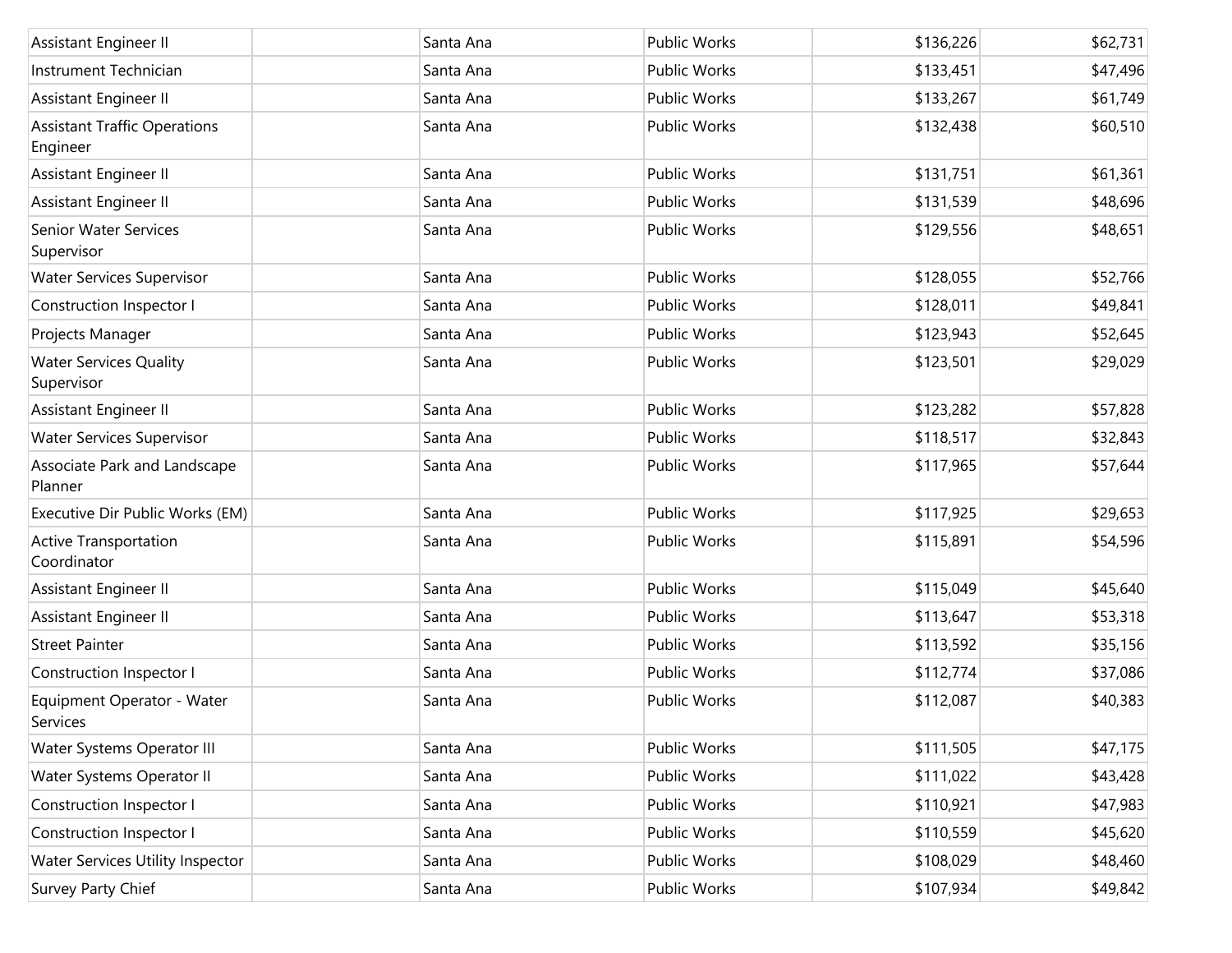| Equipment Operator - Water<br>Services | Santa Ana | Public Works        | \$107,548 | \$45,298 |
|----------------------------------------|-----------|---------------------|-----------|----------|
| Public Works Projects Specialist       | Santa Ana | <b>Public Works</b> | \$107,092 | \$53,609 |
| Equipment Operator - Water<br>Services | Santa Ana | Public Works        | \$105,215 | \$45,099 |
| Water Systems Operator III             | Santa Ana | <b>Public Works</b> | \$104,288 | \$25,695 |
| Water Services Meter Repairer          | Santa Ana | Public Works        | \$104,140 | \$32,691 |
| <b>Water Services Crew Leader</b>      | Santa Ana | <b>Public Works</b> | \$103,451 | \$48,402 |
| Equipment Operator - Water<br>Services | Santa Ana | Public Works        | \$103,244 | \$43,814 |
| Water Systems Operator I               | Santa Ana | Public Works        | \$103,014 | \$22,331 |
| Tree Maintenance Supervisor            | Santa Ana | Public Works        | \$102,513 | \$36,789 |
| <b>Street Maintenance Supervisor</b>   | Santa Ana | Public Works        | \$102,375 | \$30,828 |
| <b>Water Services Crew Leader</b>      | Santa Ana | Public Works        | \$99,160  | \$44,979 |
| Contracts Administrator                | Santa Ana | <b>Public Works</b> | \$98,293  | \$51,210 |
| Senior Management Analyst<br>(UC)      | Santa Ana | <b>Public Works</b> | \$96,610  | \$39,694 |
| Water Services Worker II               | Santa Ana | <b>Public Works</b> | \$93,423  | \$43,183 |
| Executive Dir Public Works (EM)        | Santa Ana | <b>Public Works</b> | \$92,585  | \$20,586 |
| Stormwater Coordinator                 | Santa Ana | Public Works        | \$90,687  | \$27,157 |
| Contracts Administrator                | Santa Ana | <b>Public Works</b> | \$90,344  | \$35,603 |
| Equipment Operator - Water<br>Services | Santa Ana | Public Works        | \$89,412  | \$43,519 |
| Sanitation Inspector II                | Santa Ana | <b>Public Works</b> | \$89,285  | \$24,893 |
| Sanitation Inspector II                | Santa Ana | Public Works        | \$89,237  | \$48,915 |
| Contracts Administrator                | Santa Ana | Public Works        | \$88,027  | \$27,752 |
| Water Services Meter Repairer<br>Ш     | Santa Ana | Public Works        | \$87,870  | \$45,186 |
| Water Services Worker II               | Santa Ana | Public Works        | \$86,628  | \$43,093 |
| Assistant Engineer II                  | Santa Ana | Public Works        | \$85,950  | \$3,887  |
| Water Services Worker II               | Santa Ana | Public Works        | \$85,744  | \$30,078 |
| Management Aide (UC)                   | Santa Ana | Public Works        | \$85,455  | \$47,008 |
| <b>Executive Secretary</b>             | Santa Ana | Public Works        | \$84,647  | \$31,428 |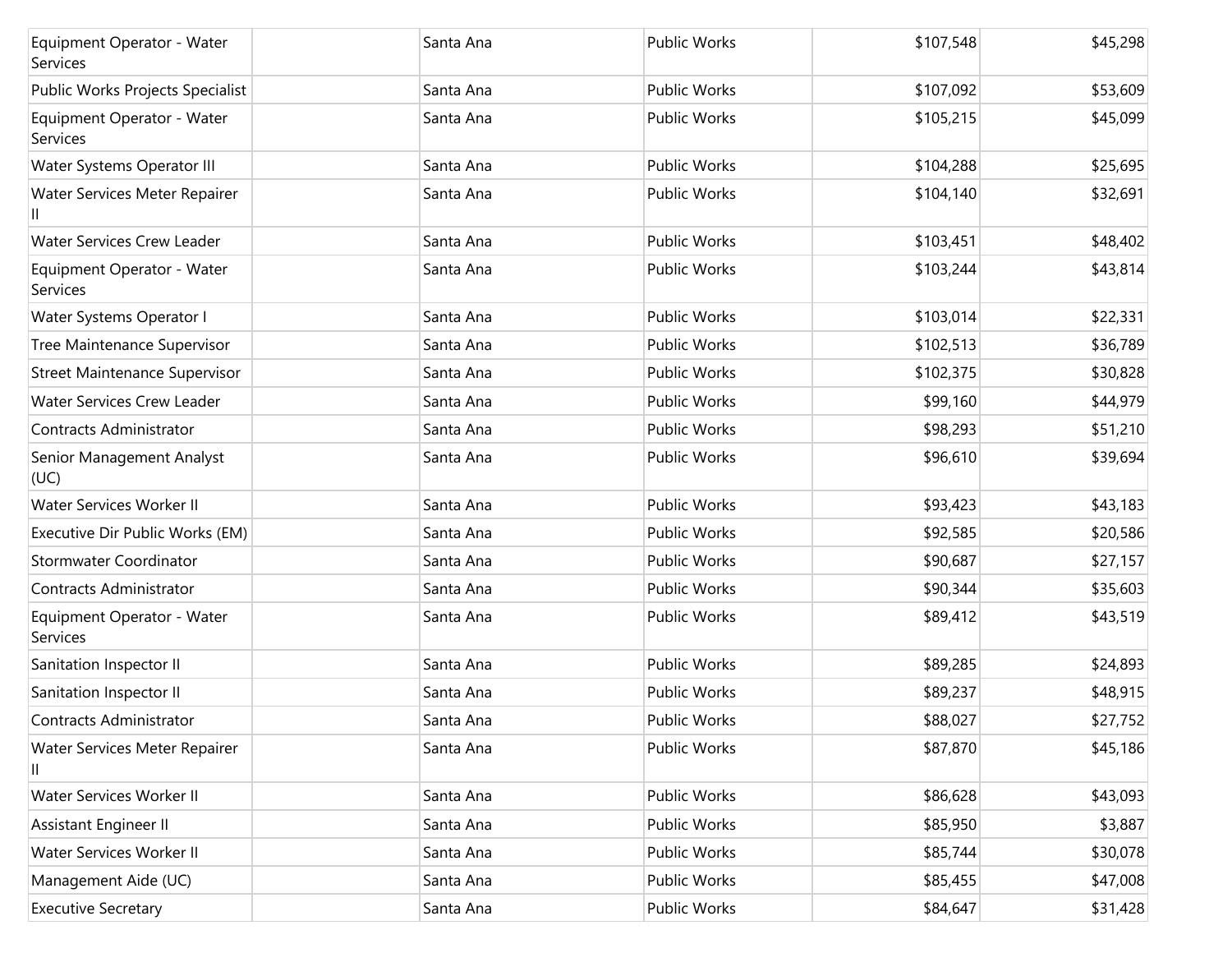| <b>Water Services Quality</b><br>Inspector   | Santa Ana | <b>Public Works</b> | \$84,128 | \$43,054 |
|----------------------------------------------|-----------|---------------------|----------|----------|
| Senior Accounting Assistant                  | Santa Ana | <b>Public Works</b> | \$83,892 | \$45,122 |
| <b>Street Maintenance Supervisor</b>         | Santa Ana | <b>Public Works</b> | \$82,495 | \$35,180 |
| Equipment Operator                           | Santa Ana | Public Works        | \$81,303 | \$43,828 |
| Water Services Meter Repairer<br>Ш           | Santa Ana | Public Works        | \$80,943 | \$30,301 |
| Water Services Worker II                     | Santa Ana | <b>Public Works</b> | \$80,860 | \$38,334 |
| Public Works Safety<br>Coordinator           | Santa Ana | Public Works        | \$80,841 | \$38,738 |
| <b>Tree Trimmer</b>                          | Santa Ana | Public Works        | \$80,420 | \$43,530 |
| Maintenance Worker II                        | Santa Ana | Public Works        | \$79,636 | \$37,345 |
| Water Services Worker II                     | Santa Ana | Public Works        | \$79,378 | \$38,795 |
| Management Aide (UC)                         | Santa Ana | <b>Public Works</b> | \$79,013 | \$32,251 |
| Management Aide (UC)                         | Santa Ana | Public Works        | \$78,806 | \$23,485 |
| Water Services Worker II                     | Santa Ana | Public Works        | \$78,452 | \$34,920 |
| Equipment Operator - Water<br>Services       | Santa Ana | Public Works        | \$78,158 | \$40,175 |
| Assistant Instrument Technician              | Santa Ana | <b>Public Works</b> | \$77,654 | \$18,633 |
| Public Works Crew Leader                     | Santa Ana | Public Works        | \$76,121 | \$37,042 |
| <b>Equipment Operator</b>                    | Santa Ana | Public Works        | \$76,024 | \$43,492 |
| <b>Street Lighting Maintenance</b><br>Worker | Santa Ana | Public Works        | \$75,402 | \$34,003 |
| Water Services Worker II                     | Santa Ana | Public Works        | \$74,294 | \$38,363 |
| Public Works Crew Leader                     | Santa Ana | Public Works        | \$73,793 | \$24,089 |
| Senior Accounting Assistant                  | Santa Ana | Public Works        | \$73,753 | \$44,082 |
| Water Systems Operator II                    | Santa Ana | Public Works        | \$72,285 | \$20,875 |
| Sanitation Inspector II                      | Santa Ana | Public Works        | \$71,027 | \$36,398 |
| Senior Accounting Assistant                  | Santa Ana | Public Works        | \$69,840 | \$42,220 |
| Maintenance Worker II                        | Santa Ana | Public Works        | \$68,804 | \$42,556 |
| Maintenance Worker II                        | Santa Ana | Public Works        | \$68,748 | \$41,396 |
| Water Services Worker I                      | Santa Ana | Public Works        | \$67,916 | \$18,349 |
| Senior Office Assistant                      | Santa Ana | Public Works        | \$67,539 | \$19,566 |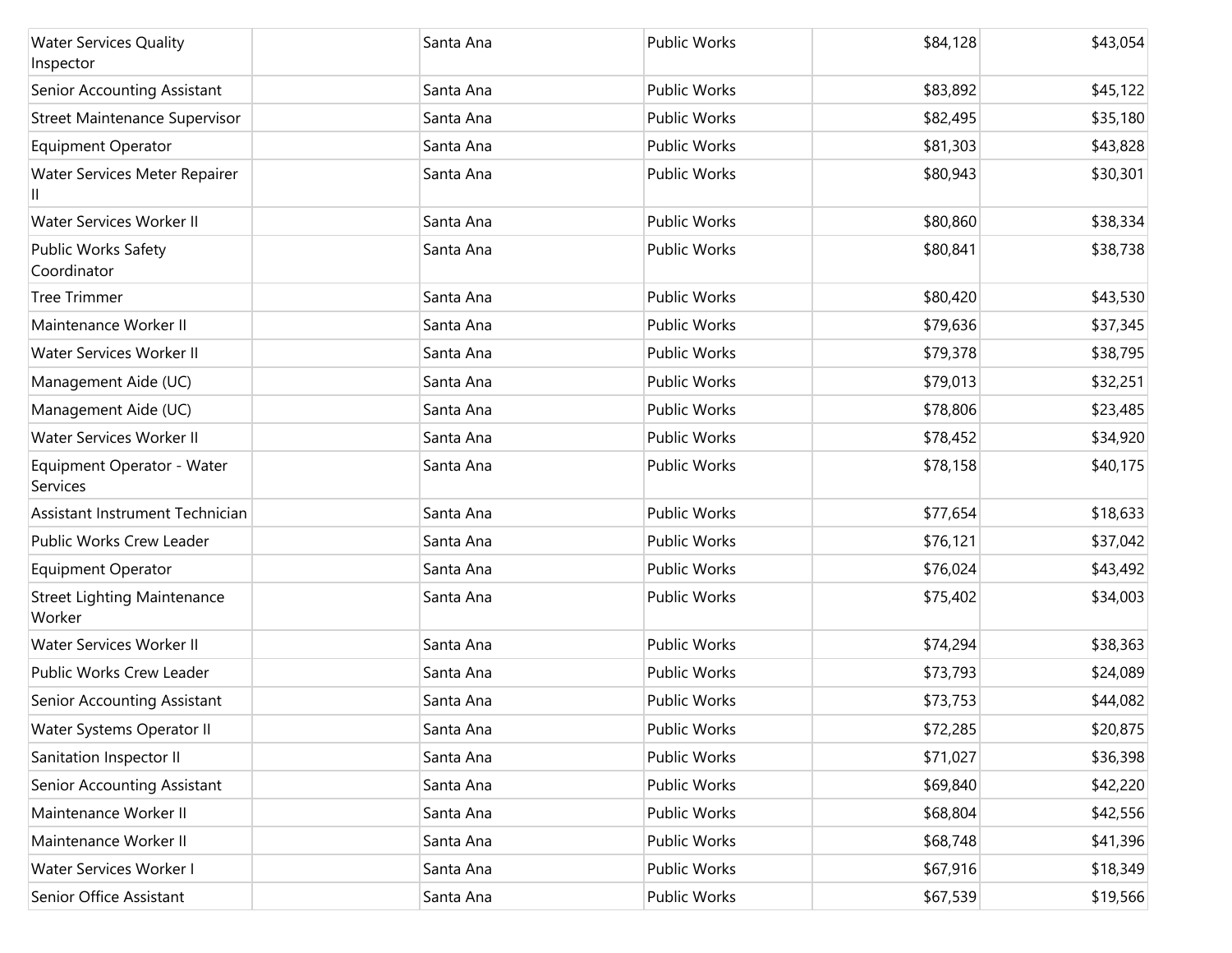| Systems Technician                         | Santa Ana | Public Works        | \$67,300 | \$29,110 |
|--------------------------------------------|-----------|---------------------|----------|----------|
| <b>Tree Trimmer</b>                        | Santa Ana | Public Works        | \$67,227 | \$33,066 |
| Public Works Dispatcher                    | Santa Ana | Public Works        | \$66,342 | \$28,466 |
| Water Services Worker I                    | Santa Ana | <b>Public Works</b> | \$66,102 | \$20,087 |
| Management Aide (UC)                       | Santa Ana | Public Works        | \$64,872 | \$23,026 |
| Senior Office Assistant                    | Santa Ana | Public Works        | \$64,189 | \$28,045 |
| Senior Office Assistant                    | Santa Ana | Public Works        | \$64,119 | \$36,330 |
| Senior Office Assistant                    | Santa Ana | Public Works        | \$63,524 | \$33,117 |
| <b>Water Services Quality</b><br>Inspector | Santa Ana | Public Works        | \$62,732 | \$19,246 |
| Senior Office Assistant                    | Santa Ana | <b>Public Works</b> | \$62,089 | \$27,218 |
| Records Specialist                         | Santa Ana | Public Works        | \$61,325 | \$22,468 |
| Water Services Worker I                    | Santa Ana | Public Works        | \$60,932 | \$26,353 |
| Maintenance Worker I                       | Santa Ana | Public Works        | \$56,153 | \$25,429 |
| Maintenance Worker I                       | Santa Ana | Public Works        | \$52,142 | \$26,280 |
| Maintenance Worker I                       | Santa Ana | <b>Public Works</b> | \$51,738 | \$18,351 |
| Office Assistant                           | Santa Ana | Public Works        | \$49,832 | \$31,621 |
| Equipment Operator - Water<br>Services     | Santa Ana | Public Works        | \$42,932 | \$24,618 |
| Maintenance Worker I                       | Santa Ana | Public Works        | \$39,917 | \$16,440 |
| Maintenance Worker I                       | Santa Ana | Public Works        | \$37,782 | \$15,743 |
| Water Services Worker I                    | Santa Ana | Public Works        | \$30,100 | \$7,504  |
| Administrative Aide                        | Santa Ana | <b>Public Works</b> | \$29,973 | \$1,124  |
| Permit Parking Aide                        | Santa Ana | Public Works        | \$26,129 | \$980    |
| Senior Office Assistant                    | Santa Ana | Public Works        | \$25,890 | \$8,104  |
| Maintenance Worker I                       | Santa Ana | Public Works        | \$25,266 | \$6,854  |
| Maintenance Worker I                       | Santa Ana | Public Works        | \$23,897 | \$6,860  |
| Permit Parking Aide                        | Santa Ana | Public Works        | \$23,697 | \$889    |
| Account Clerk I                            | Santa Ana | Public Works        | \$21,981 | \$824    |
| Engineering Intern                         | Santa Ana | Public Works        | \$18,983 | \$712    |
| Sr. Maintenance Worker                     | Santa Ana | Public Works        | \$18,950 | \$711    |
| Sr. Maintenance Worker                     | Santa Ana | Public Works        | \$18,399 | \$690    |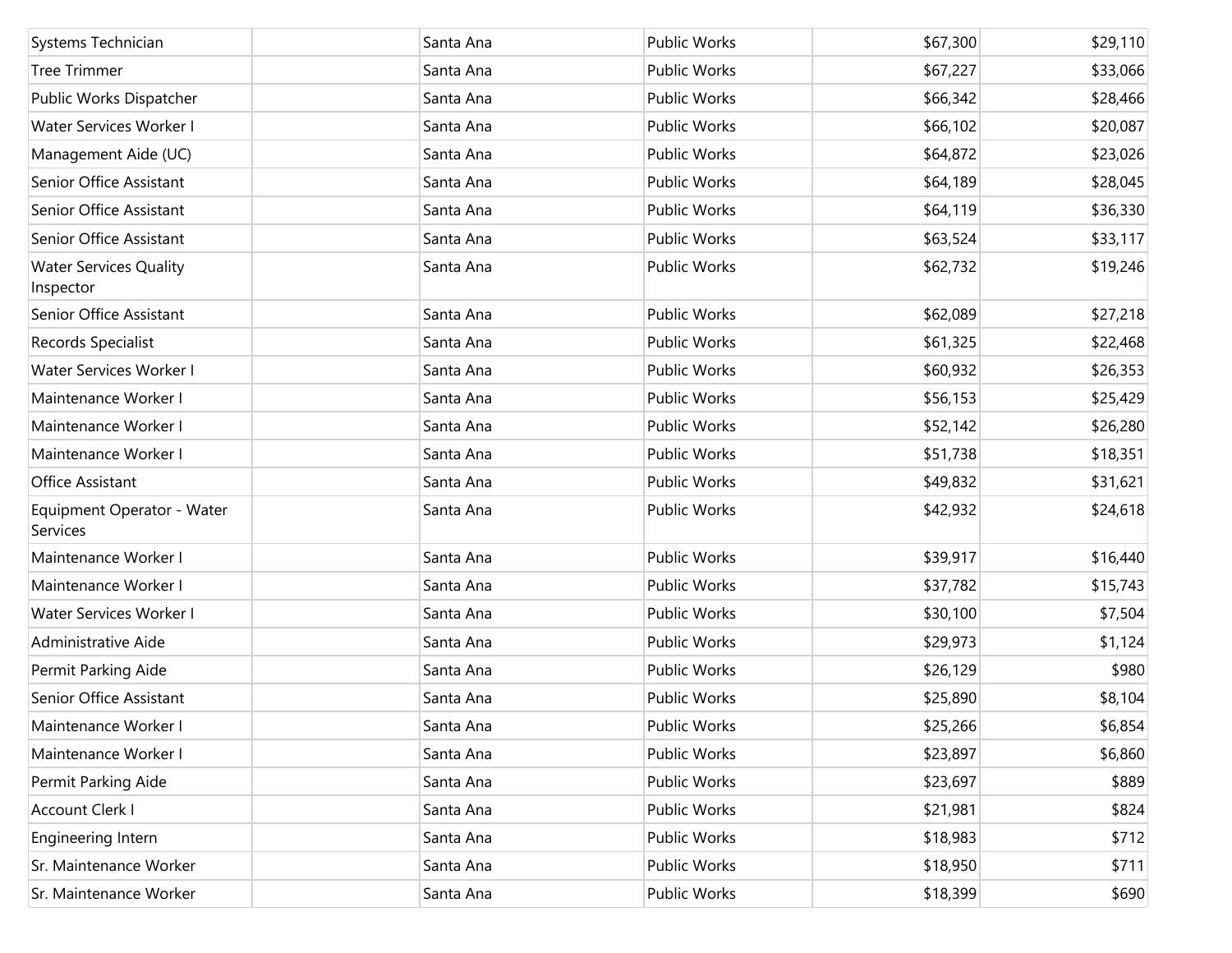| Public Works Projects Specialist            | Santa Ana | Public Works        | \$18,139 | \$6,397 |
|---------------------------------------------|-----------|---------------------|----------|---------|
| Right of Way Technician                     | Santa Ana | <b>Public Works</b> | \$17,462 | \$655   |
| <b>Water Services Quality</b><br>Inspector  | Santa Ana | Public Works        | \$17,214 | \$638   |
| Sr. Maintenance Worker                      | Santa Ana | <b>Public Works</b> | \$17,152 | \$643   |
| Engineering Intern                          | Santa Ana | Public Works        | \$17,009 | \$638   |
| Engineering Intern                          | Santa Ana | Public Works        | \$16,548 | \$619   |
| <b>Water Conservation</b><br>Representative | Santa Ana | Public Works        | \$16,405 | \$612   |
| <b>Water Conservation</b><br>Representative | Santa Ana | <b>Public Works</b> | \$15,729 | \$590   |
| Sr. Maintenance Worker                      | Santa Ana | Public Works        | \$15,686 | \$588   |
| Sr. Maintenance Worker                      | Santa Ana | Public Works        | \$15,393 | \$577   |
| Engineering Intern                          | Santa Ana | Public Works        | \$15,109 | \$566   |
| Engineering Intern                          | Santa Ana | <b>Public Works</b> | \$15,089 | \$566   |
| Engineering Intern                          | Santa Ana | <b>Public Works</b> | \$14,974 | \$562   |
| <b>Accounting Assistant</b>                 | Santa Ana | Public Works        | \$14,184 | \$2,948 |
| Senior Clerical Aide                        | Santa Ana | Public Works        | \$14,156 | \$531   |
| Sr. Administrative Intern                   | Santa Ana | Public Works        | \$14,042 | \$527   |
| Sr. Maintenance Worker                      | Santa Ana | Public Works        | \$12,814 | \$474   |
| Engineering Intern                          | Santa Ana | Public Works        | \$12,661 | \$475   |
| Engineering Intern                          | Santa Ana | Public Works        | \$11,350 | \$426   |
| Engineering Intern                          | Santa Ana | Public Works        | \$10,998 | \$412   |
| Senior Clerical Aide                        | Santa Ana | <b>Public Works</b> | \$10,824 | \$406   |
| Engineering Intern                          | Santa Ana | Public Works        | \$10,822 | \$401   |
| Engineering Intern                          | Santa Ana | Public Works        | \$10,487 | \$393   |
| Sr. Maintenance Worker                      | Santa Ana | Public Works        | \$10,285 | \$3,259 |
| Engineering Intern                          | Santa Ana | Public Works        | \$9,705  | \$364   |
| Sr. Maintenance Worker                      | Santa Ana | Public Works        | \$8,023  | \$301   |
| Engineering Intern                          | Santa Ana | Public Works        | \$7,623  | \$286   |
| Engineering Intern                          | Santa Ana | Public Works        | \$7,313  | \$274   |
| Engineering Intern                          | Santa Ana | Public Works        | \$6,941  | \$260   |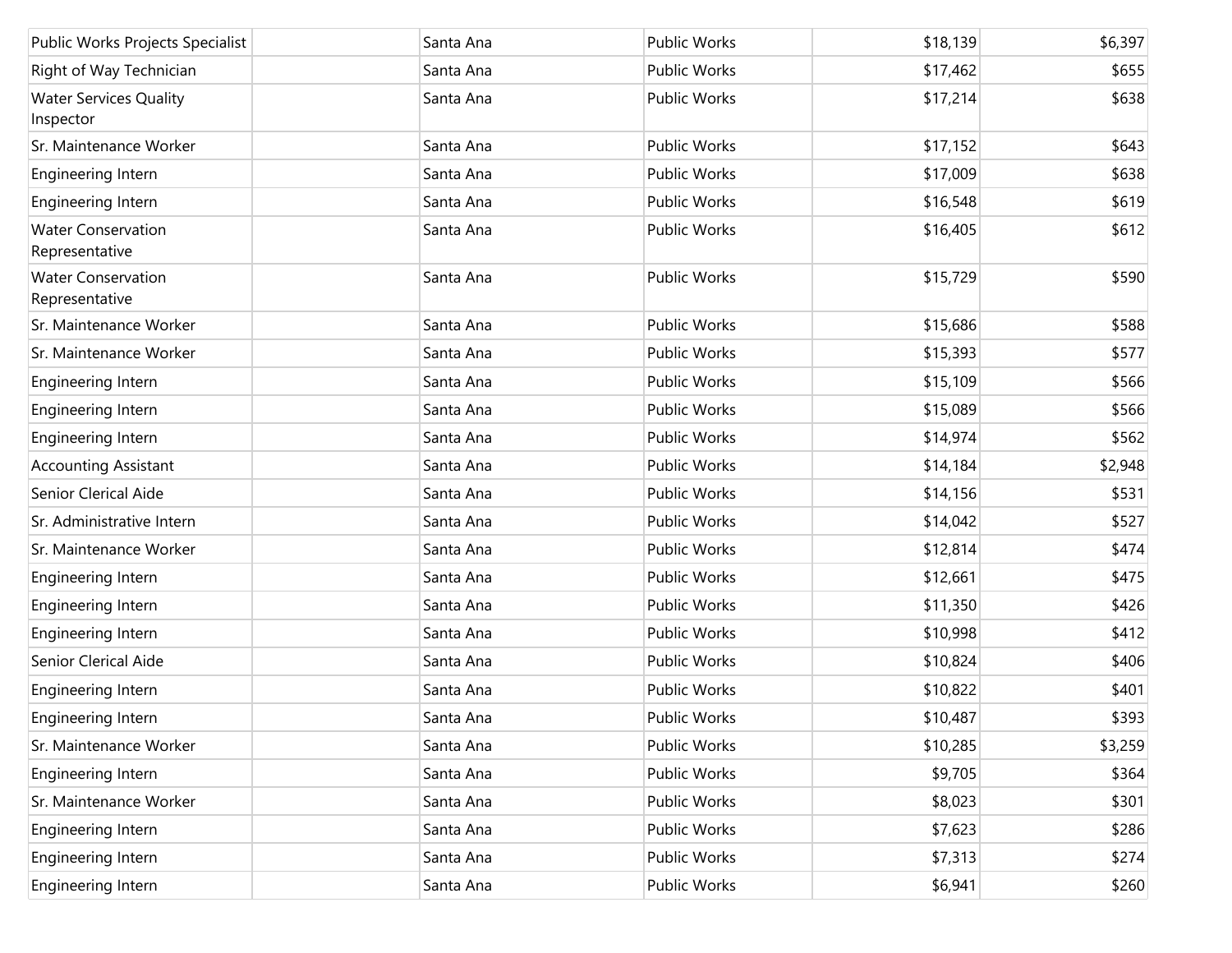| Maintenance Worker I                        | Santa Ana | Public Works        | \$6,913 | \$770 |
|---------------------------------------------|-----------|---------------------|---------|-------|
| Engineering Intern                          | Santa Ana | Public Works        | \$6,909 | \$257 |
| Engineering Intern                          | Santa Ana | Public Works        | \$6,815 | \$256 |
| Sr. Maintenance Worker                      | Santa Ana | Public Works        | \$6,674 | \$250 |
| Engineering Intern                          | Santa Ana | Public Works        | \$6,246 | \$234 |
| Engineering Intern                          | Santa Ana | Public Works        | \$6,035 | \$226 |
| Engineering Intern                          | Santa Ana | Public Works        | \$5,825 | \$218 |
| Engineering Intern                          | Santa Ana | Public Works        | \$5,509 | \$207 |
| Sr. Maintenance Worker                      | Santa Ana | Public Works        | \$5,284 | \$198 |
| Engineering Intern                          | Santa Ana | Public Works        | \$5,241 | \$197 |
| Engineering Intern                          | Santa Ana | Public Works        | \$5,218 | \$196 |
| Engineering Intern                          | Santa Ana | <b>Public Works</b> | \$5,145 | \$193 |
| Sr. Maintenance Aide I                      | Santa Ana | Public Works        | \$4,940 | \$185 |
| Student Intern                              | Santa Ana | Public Works        | \$4,744 | \$178 |
| Engineering Intern                          | Santa Ana | Public Works        | \$4,595 | \$172 |
| Engineering Intern                          | Santa Ana | Public Works        | \$3,689 | \$138 |
| Engineering Intern                          | Santa Ana | Public Works        | \$3,414 | \$128 |
| Engineering Intern                          | Santa Ana | Public Works        | \$2,993 | \$112 |
| Engineering Intern                          | Santa Ana | Public Works        | \$2,832 | \$106 |
| Sr. Maintenance Worker                      | Santa Ana | Public Works        | \$2,750 | \$103 |
| Engineering Intern                          | Santa Ana | Public Works        | \$2,615 | \$98  |
| Engineering Intern                          | Santa Ana | Public Works        | \$2,532 | \$95  |
| <b>Water Conservation</b><br>Representative | Santa Ana | Public Works        | \$2,313 | \$87  |
| Engineering Intern                          | Santa Ana | Public Works        | \$2,222 | \$83  |
| Sr. Maintenance Worker                      | Santa Ana | Public Works        | \$2,161 | \$67  |
| Engineering Intern                          | Santa Ana | Public Works        | \$2,111 | \$79  |
| Engineering Intern                          | Santa Ana | Public Works        | \$1,319 | \$49  |
| Engineering Intern                          | Santa Ana | Public Works        | \$1,011 | \$38  |
| Engineering Intern                          | Santa Ana | Public Works        | \$693   | \$26  |
| Sr. Maintenance Worker                      | Santa Ana | Public Works        | \$667   | \$25  |
| Engineering Intern                          | Santa Ana | Public Works        | \$663   | \$25  |